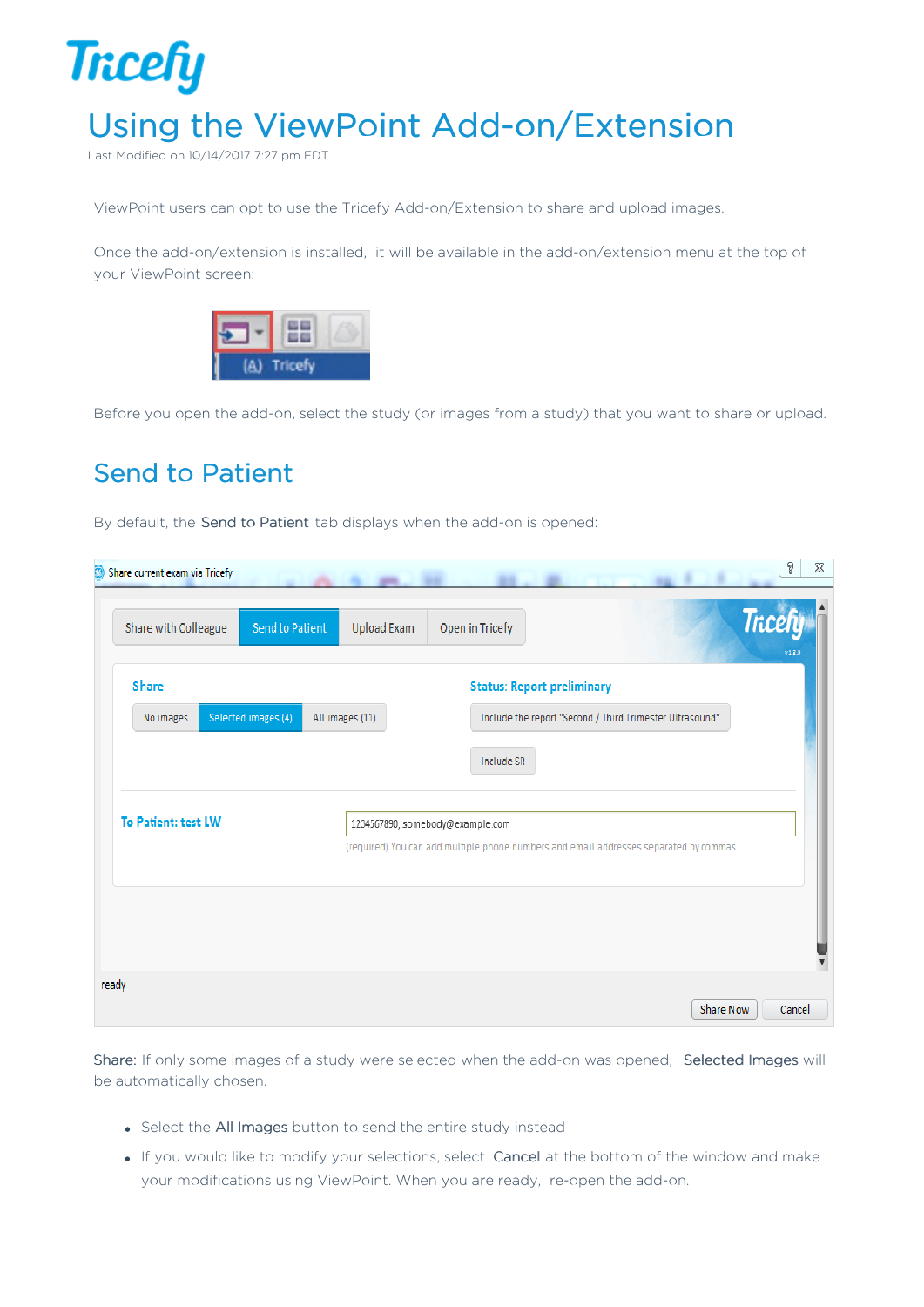

Status: This area shows there is a report and the status of the report

- Select Include the Report to include the report with the shared images
- Select Include SR to include the SR data (like measurements) with the shared images
	- When images are sent to patients using Tricefy, all identifiable information is removed. Since we cannot remove information from reports and SR data, including these will prompt the patient to create a password before opening the link.
- Not selecting either option will share only the images with the patient (and remove all personal information).

To Patient: Enter the patient's email address and/or phone number so that they can receive their images. Trice always recommends using an email address in addition to a phone number to ensure delivery.

- When typing the phone number, please include the area code without spaces or dashes, as shown in the screen shot above.
- If sending intentionally, enter + followed by the country code (ex: +11) before the phone number

Select Share Now to send the images to your patient.

When your images are shared, a few things happen:

Your patient will receive an email (and/or text) with a link to their "landing page". This is the personal webpage where they can view and download their images.

 $\mathcal{F}$  See an example Patient Email

 $\mathcal{T}$  See an example Landing Page

If the study is not already in Tricefy, the study will upload and appear on your Study List

 $\mathcal{L}_{\mathcal{F}}$  Learn more about the Study List

## Share with Colleague

Select the Share with Colleague tab to share the image with another doctor. This is a fast and easy way to get input, collaborate, and ask questions.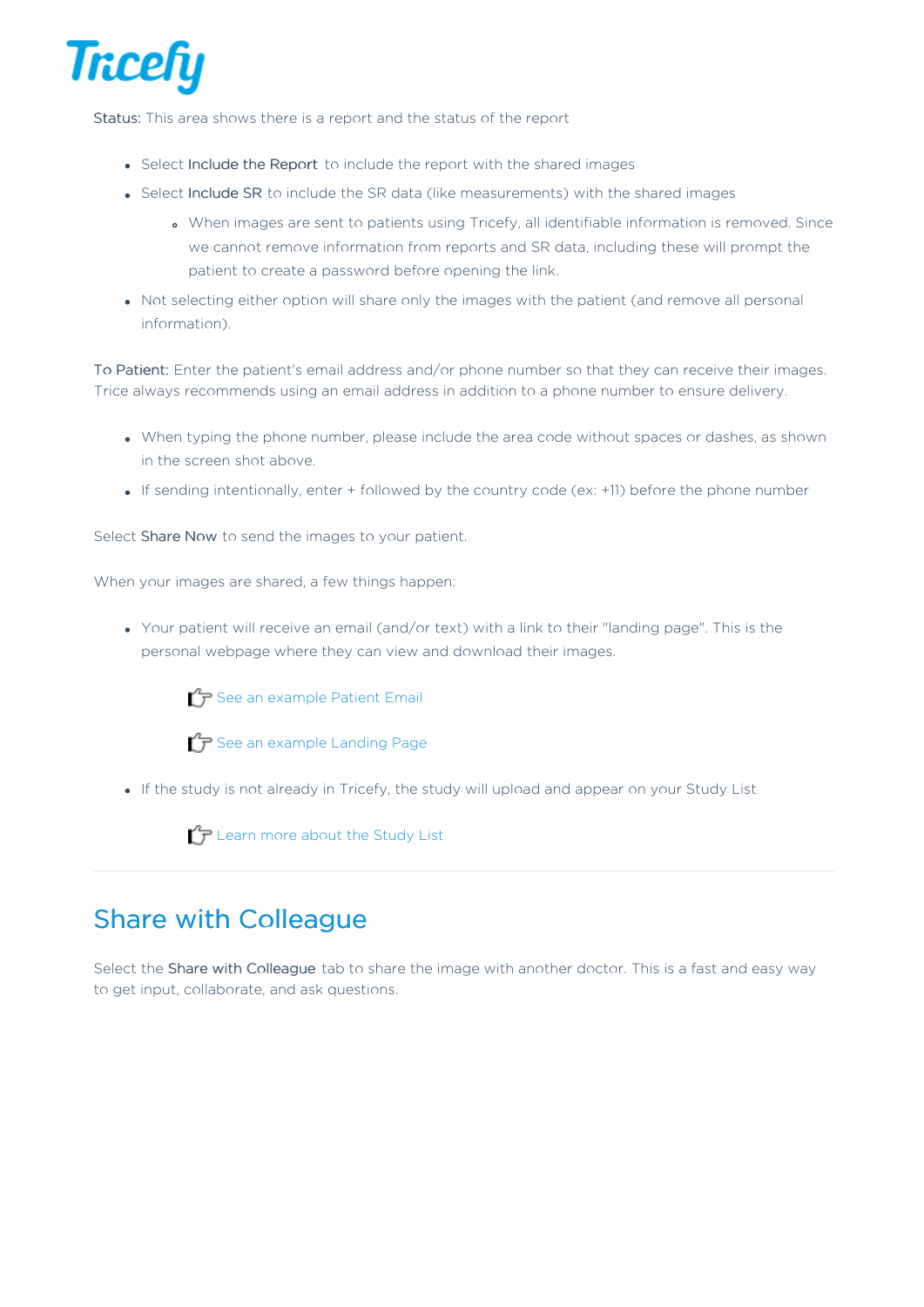

| Share current exam via Tricefy          | g<br>$\Sigma$<br>۰                                                                   |
|-----------------------------------------|--------------------------------------------------------------------------------------|
| Share with Colleague<br>Send to Patient | <b>Tricefy</b><br><b>Upload Exam</b><br>Open in Tricefy                              |
| <b>Share</b>                            | <b>Status: Report preliminary</b>                                                    |
| Selected images (4)<br>No images        | Include the report "Second / Third Trimester Ultrasound"<br>All images (11)          |
|                                         | Include SR                                                                           |
| From: admin                             |                                                                                      |
| To Colleague(s):                        | Your Tricefy login email address. (required)<br>(at least one recipient is required) |
|                                         |                                                                                      |
| <b>Additional Recipients:</b>           | You can add mutiple email addresses separated by commas.                             |
| <b>Subject</b>                          |                                                                                      |
| <b>Message</b>                          |                                                                                      |
|                                         |                                                                                      |
| ready                                   | Share Now<br>Cancel                                                                  |

This functionality works the same as Patient Sharing (as described above) but requires you to enter your email address into the From field. Please note that this must be the same email address that you use when logging into Tricefy.

Depending on your Clinic, you may have doctors preloaded on this screen so you can check their name. Or, you may have a text box for entering the email addresses. You may enter as many email addresses as you like.

The Subject and Message boxes allow you to provide additional information, similar to that of an email.

Select Share Now to invite your colleague(s) to view the images.

When sharing with another doctor, the doctor will only have access to the shared content. They will receive an invitation to view the images via email. Once they accept the invitation, they will be able to view the shared content in the Tricefy viewer and engage in discussion using the Notes field.

 $\mathcal{T}$  Learn more about Doctor Sharing / Collaboration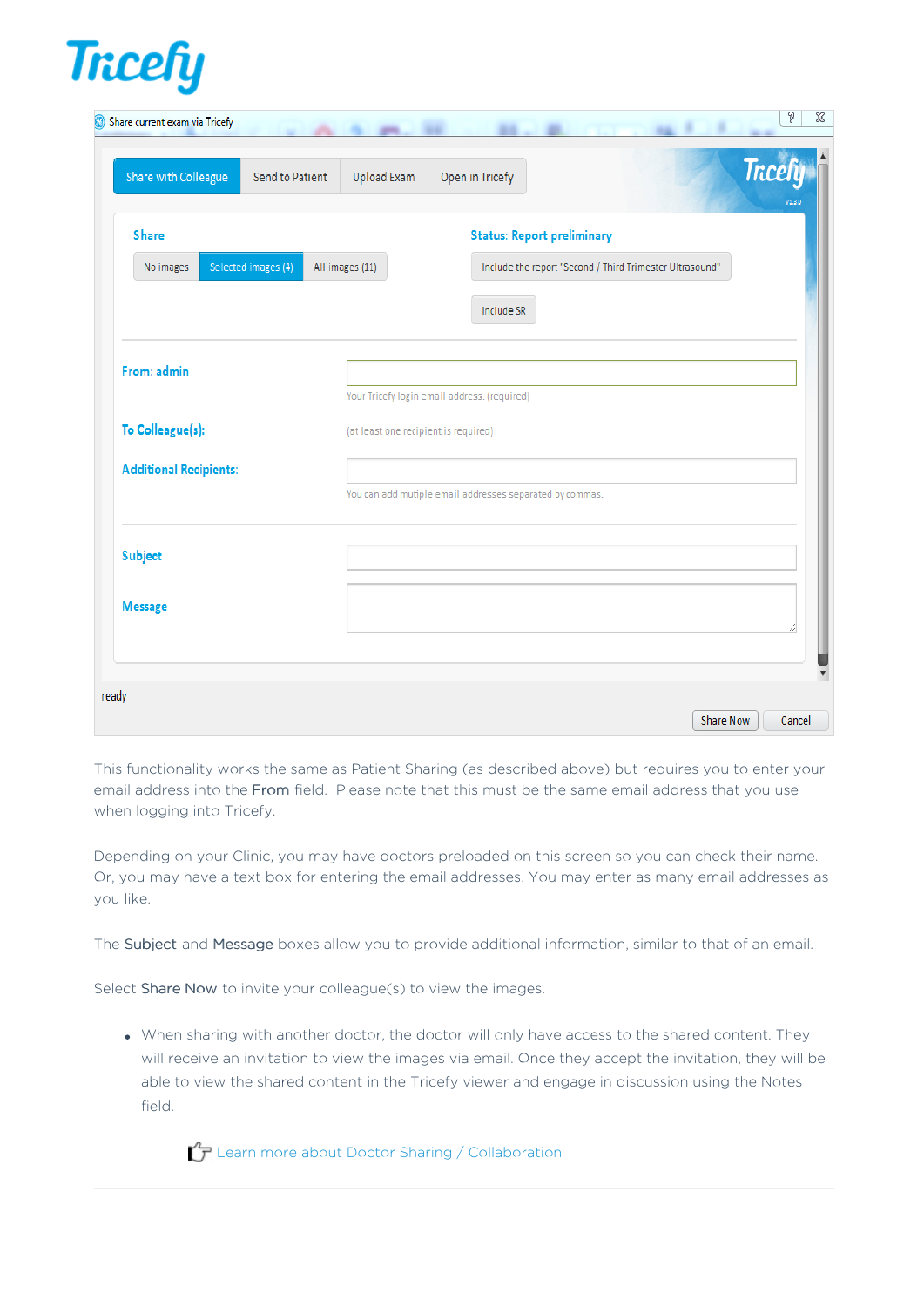

Select the Upload Exam tab to upload an exam to Tricefy without sharing it:

| Share with Colleague                                              | Send to Patient     | <b>Upload Exam</b> | Open in Tricefy                   |                                                          | <b>Tricefy</b><br>V1.3.0 |
|-------------------------------------------------------------------|---------------------|--------------------|-----------------------------------|----------------------------------------------------------|--------------------------|
| <b>Share</b>                                                      |                     |                    | <b>Status: Report preliminary</b> |                                                          |                          |
| No images                                                         | Selected images (4) | All images (11)    |                                   | Include the report "Second / Third Trimester Ultrasound" |                          |
|                                                                   |                     |                    | Include SR                        |                                                          |                          |
|                                                                   |                     |                    |                                   |                                                          |                          |
| Select the data to include above and then click Upload Now below. |                     |                    |                                   |                                                          |                          |
|                                                                   |                     |                    |                                   |                                                          |                          |

If only some images of a study were selected when the add-on was opened, the Selected Images button will automatically be chosen.

- Select the All Images button to send the entire study instead
- If you would like to modify your selections, select Cancel at the bottom of the window and make your modifications using ViewPoint. When you are ready, re-open the add-on.

Select Upload Now to send the study to Tricefy. It will appear on your Study List.

 $\mathcal{L}_{\mathcal{T}}$  Learn more about the Study List

## Open in Tricefy

Select the Open in Tricefy tab to view images using the Tricefy viewer.